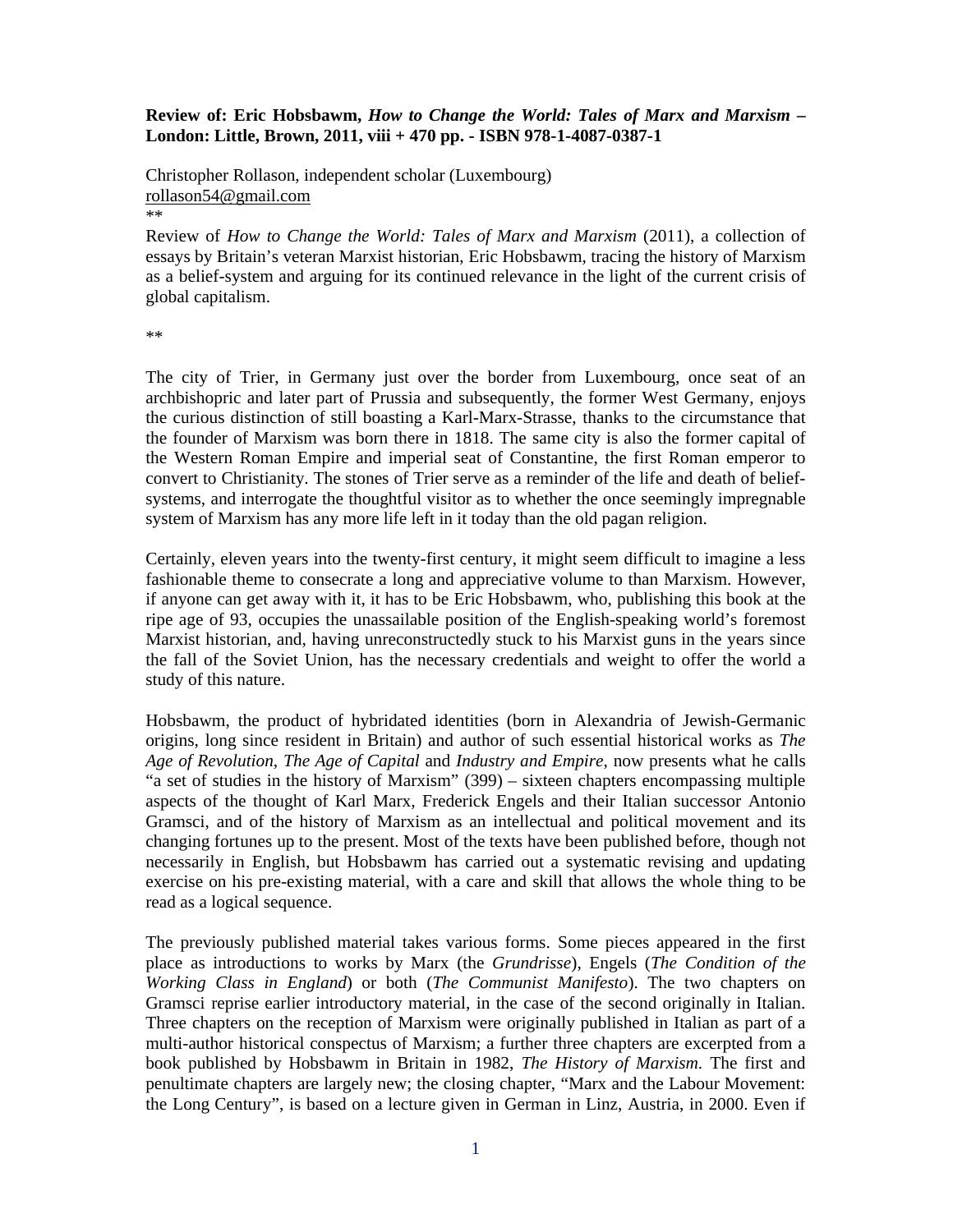we are dealing essentially with material that is not new to print as such, the author's updating effort has visibly been far more than perfunctory: in recycling these writings, he has been fully aware of the need to make them pertinent to the second decade of the present century. None of the material that started life in Italian or German has been published before in English, and here Hobsbawm shows a commendable desire to make as much as possible of his writing available to a wider public, and, implicitly, an even more laudable absence of the Anglocentric parochialism that too often characterises British intellectuals (it helps, of course, that he is not British by origin).

Along the way, Hobsbawm as a historian displays his by now familiar impeccable analytic and expository skills and in-depth knowledge of his subject-matter. The book contains, notably in the chapters on the *Manifesto* and "the fortunes of Marx's and Engels' writings", invaluable information on the textual and publication history, translation and international reception of some of the major works in the Marx/Engels canon, *Capital* included. It should be added that the only Marxist philosopher apart from Marx and Engels themselves singled out for detailed discussion is Gramsci (apparently for his indeed useful concept of hegemony) – there is no close analysis of, say, Georg Lukács, Walter Benjamin, Herbert Marcuse or (to cite a British name) Raymond Williams. Nonetheless, here as in a book like *The Age of Capital*, Hobsbawm signally eschews the trap of Eurocentrism, treating world history as an interrelated totality and giving Asian and Latin American Marxism, in particular, their due. Considering all that is there, as a general research aid this book should rapidly earn its spurs: of the author's scholarship there is not the slightest doubt.

It is worth stressing that the book's material is organised as a coherent, chronological *narrative*, its sequence corresponding in broad terms to the time-frame of the subjects discussed. Thus, it validates Marxism in terms of narrative form as well as of content. Here, one might conclude that Hobsbawm is throwing down the gauntlet to the postmodernists. It is not always sufficiently noted that the celebrated critique of "grand narratives" (the English term being, incidentally, a portentous and somewhat dubious translation of the French "grands récits") launched by postmodernism's high priest Jean-François Lyotard in his manifesto of 1979, *La condition postmoderne*, is aimed not only at classical liberalism but also at Marxism, devaluing not only the Enlightenment notion of progress but also its Marxist successor: in other words, the replacement of Marxism by postmodernism as ruling discourse on the Western left is a phenomenon not of continuity but of rupture.

Hobsbawm's book takes its title from the celebrated aphorism from Marx's "Theses on Feuerbach", "The philosophers have only interpreted the world (...): the point is to change it". The author thus affirms Marxism as, even for our days, more than a philosophy – as a recipe for political and social change, of continued validity and relevance. At the same time, he admits that Marxism as a belief-system no longer exerts the intellectual fascination that it did until two decades ago; as he puts it in the chapter "The Influence of Marxism 1954-83", as the world entered the 1980s "few observers predicted the speed and scale of the reversal", adding self-deprecatingly, "Certainly I did not". He closes that chapter with the observation: "The twenty-five years following the centenary of Marx's death were to be the darkest years in the history of his heritage" (384).

Darkness or no darkness, our historian remains a Marxist, with not the slightest hint of conversion to postmodernism, deconstruction, multiculturalism, cultural relativism, postcolonialism, or any other of the discourses that have to a large extent replaced Marxism on today's Western left. Nor has he become any kind of cyberprophet or acolyte of the new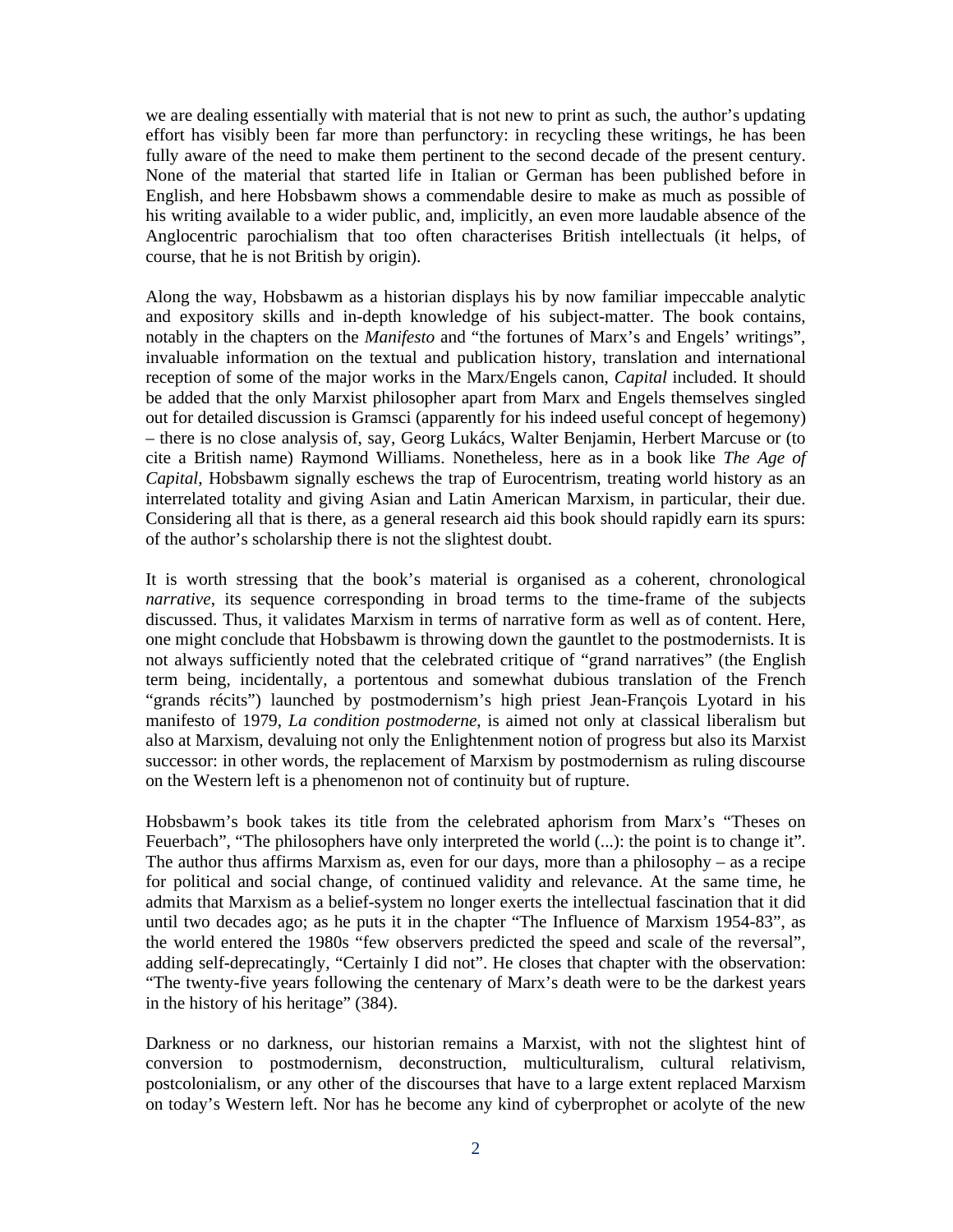technologies. What needs to be gleaned, then, from the pages of this book is what Eric Hobsbawm believes Marxism is, and what characteristics he finds in it as a belief-system that continue to convince him, flying in the face of fashion, to offer it as a remedy for our times.

Among the components of Marxian or later Marxist theory, those which might appear striking for our day as elements for debate – whether to be accepted, revised or refuted – include the labour theory of value, the alienation/reification/fetishisation triad and the related concept of false consciousness, the mastery of nature, the contradiction between the forces and relations of production, capitalism as a system prone to periodic crisis, the classless society as ultimate goal, and the project of universal emancipation (with, for classical Marxism, the proletariat as standard-bearer). Especially controversial today might prove the notion of a historically static "Asiatic mode of production", less oriented to development and transformation than Western modes, and the prediction, as made notably by the Belgian Marxist Ernest Mandel a few decades back, of the inevitable absolute immiseration of the peoples of what was then known as the "third world".

It is further important to recall that these specifically Marxist concepts are underpinned by a number of epistemological assumptions which Marxism shares with the liberal world-view of the Enlightenment – some of which, however self-evident they might have appeared thirty years ago, may now look quaint to those reared on postmodernism. These include the belief in reason and the rationalist preference for the secular over the religious, the concept (even if qualified) of progress and the validity of a teleological perspective, the assumption that a coherent and all-embracing narrative of history is possible and makes sense, the elevation of totality over fragmentation, and, perhaps above all, the notion of *universals* - of universal human nature, human potential and, ultimately, human liberation.

Such, I would argue, are the traits of Marxism as a belief-system that implicitly emerge from Hobsbawm's book. Only in passing does he specifically allude to Marxism's postmodern detractors, as in stray references to "extreme forms of postmodernist relativism" (392) or "the imagined communities of ethnic, religious, gender, lifestyle and other collective identities" (417). However, what might be called an X-ray picture of Marxism can be deduced from his pages.

Thus, Hobsbawm speaks approvingly of the Enlightenment-derived Marxian concept of progress, "the belief in human history as progress towards what must eventually be the best possible society", within an intellectual framework in which "reason provided the basis of all human action and the formation of society" (20). He clearly believes in a positive mutation from Enlightenment values into Marxism, seeing both as manifestations of a secular worldview and arguing for a "continuity with the pre-Marxist tradition of rationalism and progress" (296). In this philosophical framework, he affirms, "for Marx progress is something objectively definable, and at the same time pointing to what is desirable", namely the "triumph of the free development" of all, a concept underpinned for Marxists by the "assumed correctness" of historical-materialist analysis (130). At the same time, if progress is to mean anything one also has to admit the possibility of its converse, namely regression. Here, Hobsbawm repeats the stark message of twentieth-century Marxism that the choice is between "socialism and barbarity" (121), as well as more generally evoking "historical decay and regression" as a legitimate issue (145).

Further, Hobsbawm conceives Marxism as a form of depth reading, and therefore as antagonistic to empiricism and empowered by its hermeneutic nature to refute more surface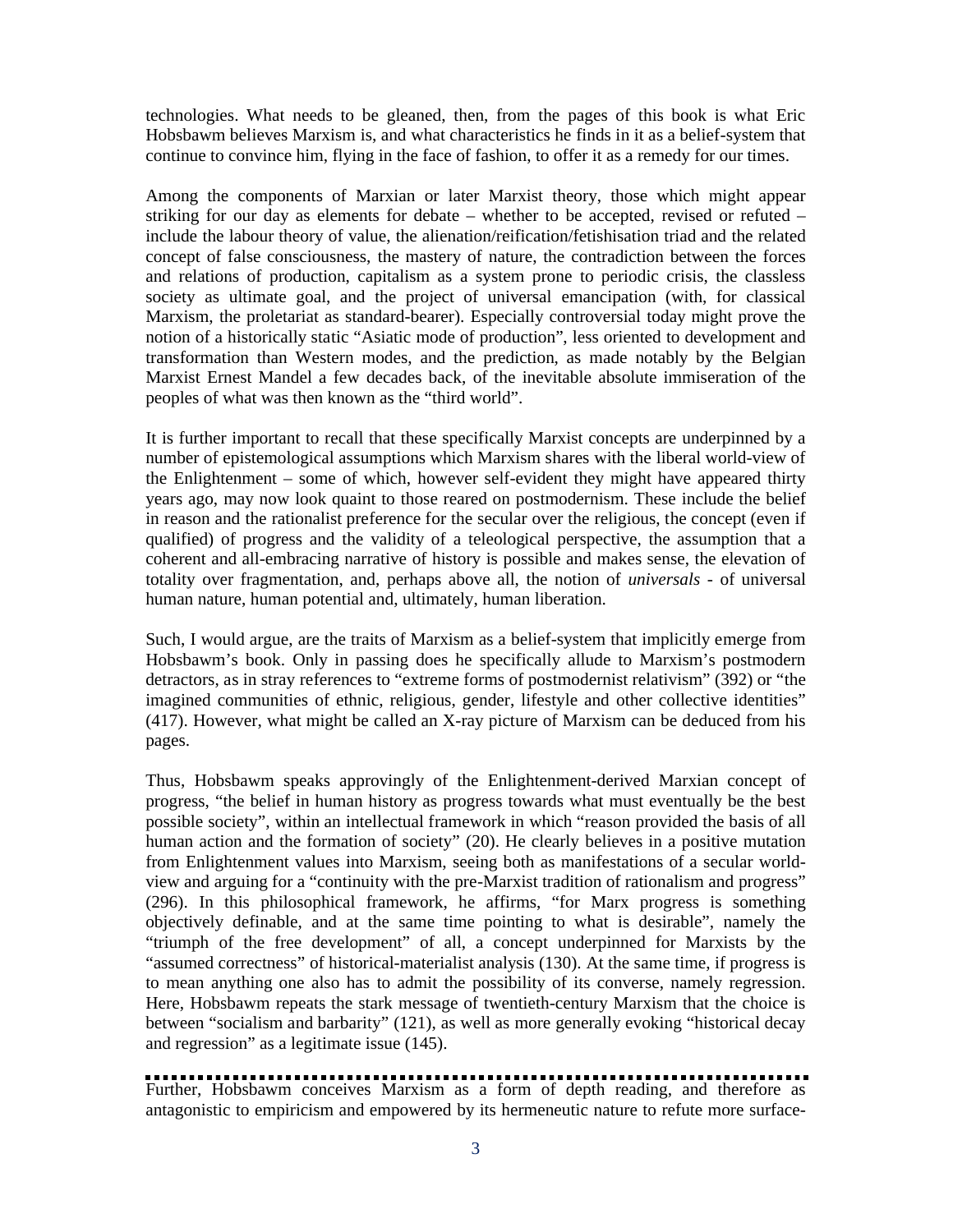oriented readings as erroneous: "The fact that analytically it penetrated deeper than the superficial phenomena accessible to empirical criticism implied an analysis of the 'false consciousness' which stood in the way, and the (historical) reasons for it" (44). Here there is surely a conflict, perhaps irresoluble, with postmodernism and its multiple surfaces and colliding subjectivities. Hobsbawm also considers Marxism to be a system grounded in a conception of *totality*, "a comprehensive, all-embracing and illuminating view of the world" (381). It follows that he believes that universals exist, the dictatorship of the proletariat as conceived by classical Marxism thus being not an end in itself but a staging-post on the way to the full "emancipation of humanity" that will be achieved "through the historically inevitable rise and triumph of the proletariat" (361). For Hobsbawm, then, Marxism conceives the proletariat not as a vector of sectional group rights, but as a metonym for a humanity envisioned (in however utopian a fashion) as a *whole*.

Hobsbawm is aware enough that Marxism is currently beleaguered (as, it might be added, is, the parallel edifice of another rationalist, secular, anti-empiricist and hermeneutic worldview, namely Freudianism). He remains convinced that Marxism's totalising vocation is far more intellectually credible than the kaleidoscope of fractured subjectivities that have taken its place; and at his age, if he believes he has better things to do than read up on postmodernist thought (Lyotard is conspicuously absent from the book's index), any such decision should surely, even more so given his intellectual eminence and record of hard work, be respected even by the most passionately intense detractors of anything remotely resembling a coherent narrative.

It may reasonably be suggested that if Marxism is to return in our day as an intellectual and political force, it will necessarily have to adapt itself to a number of phenomena which have arisen on the world agenda since its eclipse. These include: the environmental challenge (here Walter Benjamin offers a lead, with his proposal of replacing the "mastery of nature" by the mastery of relations *between* humanity and nature); the rise of the so-called "emerging economies", above all China and India, which adumbrates a coming multi-centred world economy with the US no longer in pole position, thus burying Marxian and post-Marxian notions of either an immobilist "Asiatic mode of production" or inevitable non-Western immiseration; and the growth of information and communications technology (another phenomenon anticipated by Benjamin), which has created a networked world that, capitalist though it may be, makes Soviet-style isolationism all but impossible and has given rise to paradoxes like that obtaining between a hyper-wired South Korea and an all but IT-dead (and ten times less prosperous) North Korea. Indeed, one of the harshest challenges today to anyone still calling themselves a Marxist may be to ask whether, in whatever circumstances, the old Soviet Union could have invented the Internet (which, despite its Pentagon origins, none will deny escaped the grip of the Western state apparatus with remarkable speed ...)

The question, then, is whether the Marxist world-view, with its currently ill-regarded baggage of scientific rationalism and attachment to a much-derided logic of coherent narration, has anything to offer to the twenty-first century. Certainly, Hobsbawm offers a compelling accumulation of historical evidence for the validity of Marxist perspectives. His defence, at the beginning and end of his book, of Marxism's relevance to our time, however, relies primarily on economics, foregrounding how the current economic and financial crisis bears out Marx's analysis of the internal contradictions of capitalism – "endless bouts of tensions and temporary resolutions, growth leading to crisis and change, all producing economic concentration in an increasingly globalised society"  $(14)$  – or, again, "a built-in mechanism that generates potentially system-changing periodic crises" (418). It is on this basis that